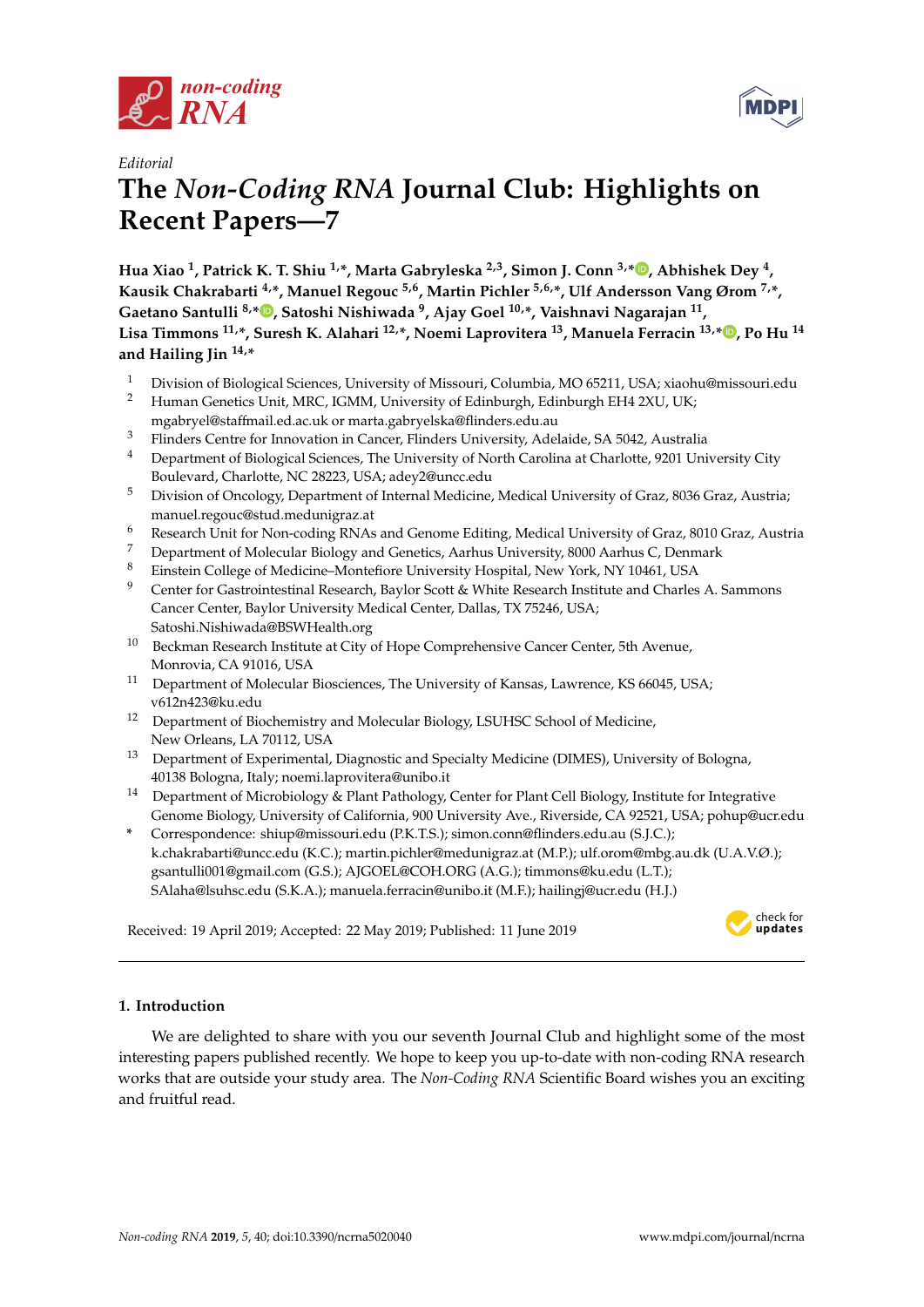# **2. Epigenetic Silencing of a Triplet-Expanded Gene**

#### *Highlight by Hua Xiao and Patrick K. T. Shiu*

Although it is known that trinucleotide repeat expansions cause a number of neuromuscular disorders (e.g., Friedreich's ataxia or FRDA), the exact mechanisms through which gene functions are affected remain uncertain for most of these diseases. In a recent issue of *Cell*, Eimer et al. showed that an intronic triplet expansion can trigger the biogenesis of short interfering RNAs (siRNAs), leading to the transcriptional downregulation of the afflicted gene [\[1\]](#page-5-0).

Previously, Sureshkumar Balasubramanian's group showed that an intronic GAA/TTC repeat expansion at the *Arabidopsis ISOPROPYL MALATE ISOMERASE LARGE SUBUNIT 1* (*IIL1*) gene leads to its downregulation and a growth defect at elevated temperatures. Here, they demonstrated that this downregulation is associated with a transcriptionally repressed chromatin state characterized by an abundance of histone H3 lysine 27 trimethylation (H3K27me3) marks. Apparently, the triplet expansion leads to the production of double-stranded RNAs, which are converted to siRNAs by DICER-LIKE 3 (DCL3). The siRNAs, through the RNA-dependent DNA methylation (RdDM) pathway and the polycomb repressive complex (PRC), direct the repressive epigenetic modification at the *IIL1* locus.

These findings suggest that siRNA-mediated silencing could be a possible mechanism for diseases such as FRDA. Future studies will shed light on whether the underlying mechanisms of certain repeat expansion disorders are conserved across systems and/or kingdoms.

#### **3. The RNA Interactomics X-Files**

### *Highlight by Marta Gabryleska and Simon J. Conn*

RNA molecules lead fascinating lives, and from the beginning until the end, they encounter many interacting partners. We have entered the era of RNA interactomics, and new technologies are necessary to profile these interactions toward illuminating their physiological relevance. The XRNAX (protein-crosslinked RNA extraction) method, recently published in *Cell* [\[2\]](#page-5-1), expands our understanding of the interactions between RNA and protein and, in particular, non-coding RNAs and their bound proteome at previously unachievable resolution.

Similar to plethora techniques for mapping RNA–protein interactions, XRNAX utilizes UV irradiation to crosslink protein and RNA, in vivo, with TRIzol extraction performed to harvest the complexes. However, unlike other approaches, the authors collect the interphase between the aqueous and non-aqueous phases, which are usually carefully omitted in the standard TRIzol extraction protocol, and enrich the desired RNA–protein complexes. The high-throughput mass spectrometric and next-generation sequencing analyses of these complexes delineated both the interacting proteome and transcriptome, respectively, with such resolution as to identify a novel RNA binding motif. Uniquely, XRNAX achieved the first identification of the human non-coding RNA binding proteome, with over 700 proteins identified, including BRCA1 and confirmed interactions for TP53, which was previously a controversial interacting partner for non-coding RNA.

XRNAX is the newest member of a family of RNA interactomics techniques, offering great potential to uncover the secrets of the complex lives of non-coding RNAs.

#### **4. Mechanistic Model of Telomerase Ribonucleoprotein Enzyme**

### *Highlight by Abhishek Dey and Kausik Chakrabarti*

Telomerase is a ribonucleoprotein complex that extends the chromosomal termini known as the "telomere" by adding DNA repeats and thus neutralizing the continuous shortening of DNA due to incomplete DNA replication. The telomeric repeat addition processivity ascends from the species-specific usage of telomerase RNA (TR) template domain, while the catalytic activity is mediated by telomerase reverse transcriptase (TERT) activity. However, in the absence of a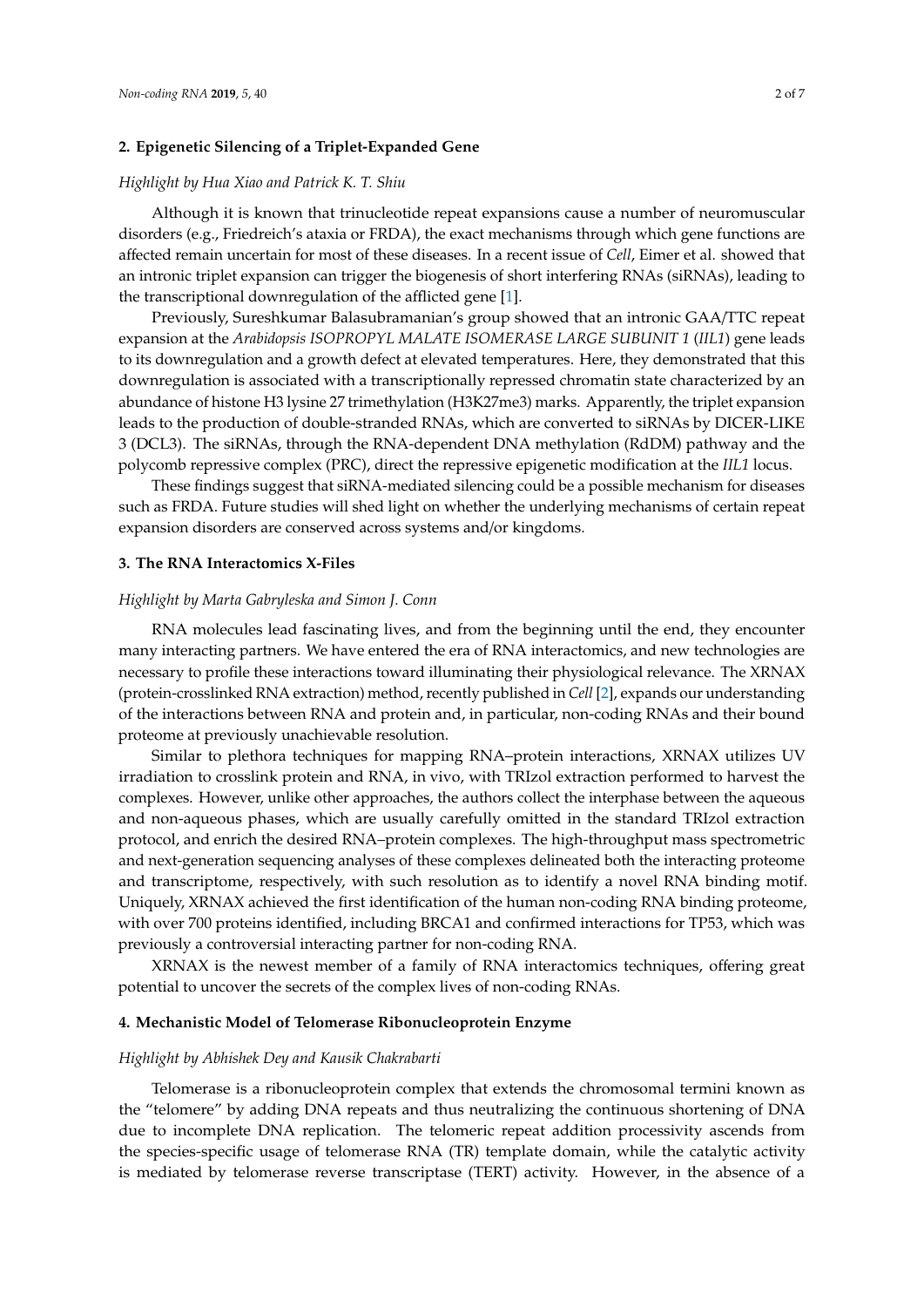three-dimensional model of telomerase, the exact mechanism of telomerase-regulated telomere lengthening remained elusive.

Recent cryo-Electron Microscopy (EM) models of both human [\[3\]](#page-5-2) and Tetrahymena [\[4\]](#page-5-3) telomerase holoenzyme complexes propose important information about the key RNA–protein interactions. Both models depict TR as a bilobal structure. One end of this structure, which is also called the "catalytic lobe", displays TERT as a ring, encircling the template-ssDNA substrate with the template-pseudoknot of TR wrapping around the ring. The second lobe of the TR interacts with various species-specific accessory proteins that are essential for telomerase maturation, biogenesis, and their recruitment to the telomere. Indeed, the RNA–protein interactions within this lobe are vital for the holoenzyme activity since mutations within this region in humans are known to cause several diseases [\[3\]](#page-5-2).

These models have improved our understanding about the mechanistic properties of the telomerase holoenzyme and should provide paths to explore structure-function relationship of this important ribonucleoprotein complex for developing new therapeutics.

# **5. Regulatory Functions of lncRNA MALAT1 in Breast Cancer**

## *Highlight by Manuel Regouc and Martin Pichler*

The dysregulated expression of long non-coding RNAs (lncRNAs) influences the development of many different cancer types. In a recently published study, Kim et al. have shown that an overexpression of lncRNA MALAT1 (metastasis-associated lung adenocarcinoma transcript 1) promotes breast cancer metastasis. Knockout of the *MALAT1* gene in MMTV-PyMT (mouse mammary tumor virus-polyomavirus middle T antigen) mice leads to a higher existence of circulating tumor cells (CTC) and causes an upregulation of tumor-promoting transcription factors such as TEAD1 (TEA domain family member 1). They demonstrated that MALAT1 inhibits the interaction between TEAD1 and its cofactor YAP (yes-associated protein 1) by blocking the transactivation domain of TEAD1. In further consequence, MALAT is able to downregulate metastasis, promoting proteins such as integrin β4 (ITGB4) and vascular endothelial growth factor (VEGFA) [\[5\]](#page-5-4).

The results of Kim et al. are in strong contrast to other related publications due to their remarkable model systems and experiments. The function of MALAT1 as a tumor-suppressing factor refutes the previous hypotheses and shows the tasks of lncRNAs from a different angle. The new insights into the regulatory mechanisms of lncRNAs may allow new therapeutic options for breast cancer patients in the future.

## **6. Splicing of Long Non-Coding RNAs**

#### *Highlight by Ulf Andersson Vang Ørom*

Long non-coding RNA (ncRNA) transcripts have several of the same features as protein-coding mRNA, yet long ncRNAs are often less efficiently spliced than mRNAs. This observation has fueled debates on whether splicing controls the function and localization of long ncRNAs. Krchnáková et al. have addressed this important question using ncRNA-a2 [\[6\]](#page-5-5), an activating long ncRNA, as a model. The authors rigorously analyzed the features of the long ncRNA transcript and found that features such as the secondary structure and splicing inhibitory sequences are not responsible for this difference between long ncRNA and mRNA splicing. The authors show that one distinguishing feature is that long ncRNAs have longer exons and introns than mRNAs, which have been shown to affect the splicing efficiency.

By a more specific analysis of splice-site sequences, the authors showed a positive correlation between the strength of the 5' splice-site and the polypyrimidine tract and long ncRNA splicing efficiency. The authors provide evidence that long ncRNAs are more dependent on basic splice-site sequences than mRNAs due to the decreased productive binding of SR proteins to long ncRNAs.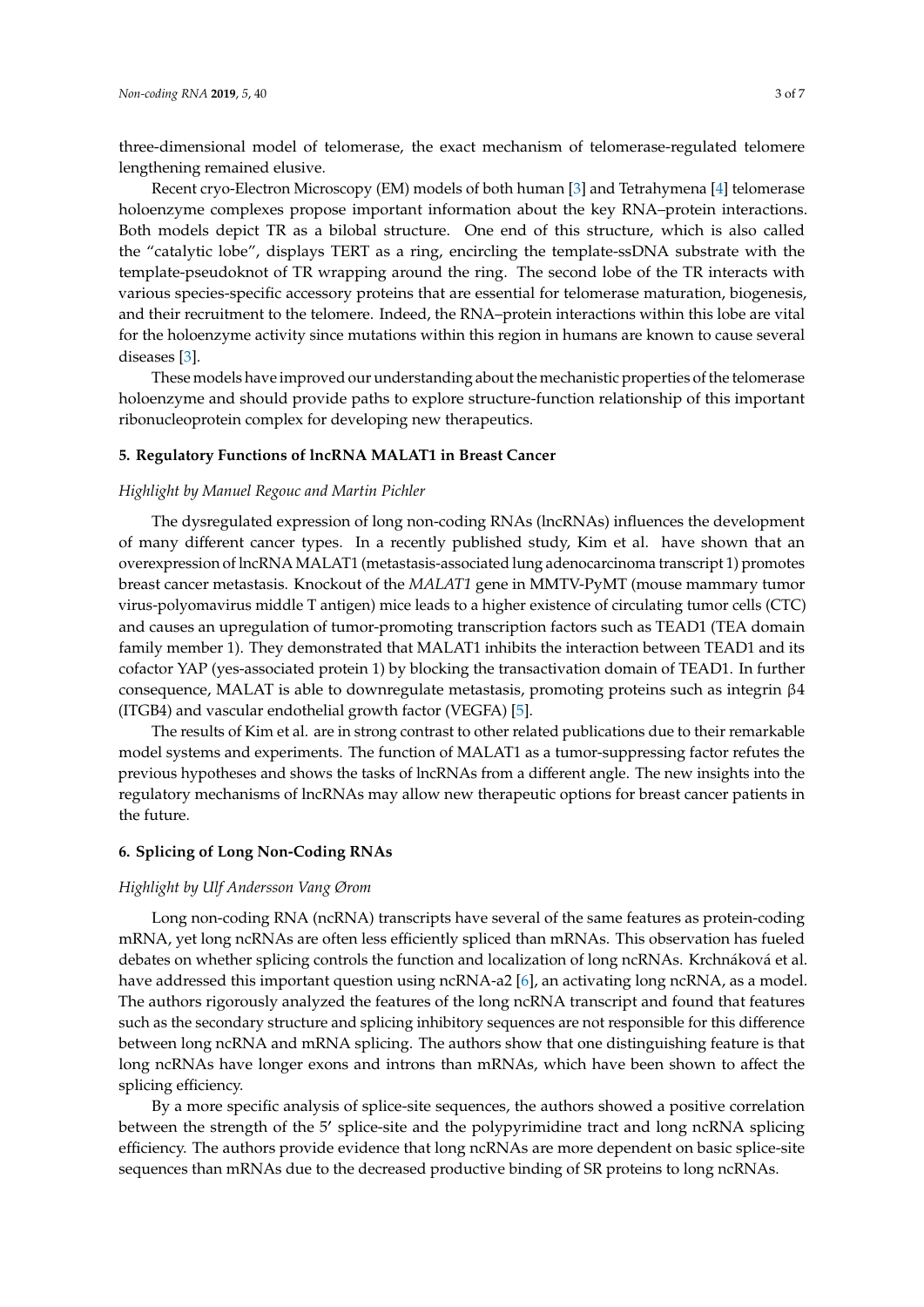In addition, the authors reported that removing the intron from ncRNA-a2 does not affect its enhancer-like function, suggesting that splicing is not essential for function for at least a group of long ncRNAs.

## **7. Exosomal MyomiRs Mediate Long-Distance Calls between Heart and Bone Marrow**

#### *Highlight by Gaetano Santulli*

Communication is a key feature in cardiovascular biology, and cells in multicellular organisms communicate with each other via a number of mechanisms, including direct cell–cell contact, cell–matrix interaction, long-range signals, electrical signals, and extracellular chemical molecules. In this sense, extracellular vesicles and exosomes represent an emerging field of investigation. Cheng et al. demonstrated that myocardial microRNAs (myomiRs) carried in circulating exosomes (cardiosomes) allow a systemic response to cardiac injury [\[7\]](#page-5-6). The authors elegantly show that following myocardial infarction cardiosomes mediates the transfer of specific myomiRs to mononuclear cells within the bone marrow, where they target CXC chemokine receptor 4 (CXCR4), causing its downregulation. This discovery has major implications in the clinical scenario, since targeting cardiosomal miRs may provide a novel therapeutic approach for the treatment of ischemic heart disease.

# **8. A Liquid Biopsy Biomarker for Predicting Response to Chemotherapy in Pancreatic Ductal Adenocarcinoma: A Significant Step Forward in Precision Medicine**

## *Highlight by Satoshi Nishiwada and Ajay Goel*

Pancreatic ductal adenocarcinoma (PDAC) is one of the most lethal human cancers, and the majority of patients present with advanced disease, when the disease is mostly unresectable. In PDAC patients, the first-line treatment consists of a combination regimen of 5-fluorouracil, oxaliplatin, irinotecan, and leucovorin (FOLFIRINOX), or gemcitabine (GEM) plus nanoparticle albumin-bound paclitaxel (nab-paclitaxel). However, unfortunately, only a very small subset of patients respond to such treatments, and an appropriate selection of patients who might benefit from such treatment modalities requires the availability of biomarkers that can guide decision-making, which is currently lacking. In a recent issue of *Annals of Surgery*, Meijer et al. provided very exciting evidence that plasma levels of miR-181a-5p might actually offer a promising biomarker potential that can predict the response to FOLFIRINOX in patients with pancreatic cancer [\[8\]](#page-5-7).

In this study, the authors used a microarray-based profiling approach to discover deregulated miRNAs, in both pre-chemotherapy and post-chemotherapy plasma specimens, in PDAC patients. Based upon their progression-free survival (PFS) following FOLFIRINOX treatment, the investigators identified a panel of nine candidate plasma miRNAs that could predict the response to this first-line therapy. Thereafter, the expression of these nine miRNAs was validated in an independent patient cohort, which led to the identification of the most significant miRNA biomarker: miR-181a-5p. The plasma levels of miR-181a-5p were significantly downregulated in patients with non-progressive disease following FOLFIRINOX therapy. Furthermore, in multivariate analysis, a combination model comprising of miR-181a-5p expression and CA19-9 levels significantly correlated with improved PFS and overall survival. To add another layer of specificity, the authors were also able to confirm the correlation between the expression of this miRNA between tissue and plasma specimens, highlighting its potential as a non-invasive biomarker.

These results are truly exciting, as these provide a glimpse into the potential of miRNAs, especially as non-invasive, liquid biopsy biomarkers, for making a significant clinical impact for appropriate patient selection, which is an important step forward as we usher into the era of precision medicine for patients suffering from a lethal malignancy such as pancreatic cancer.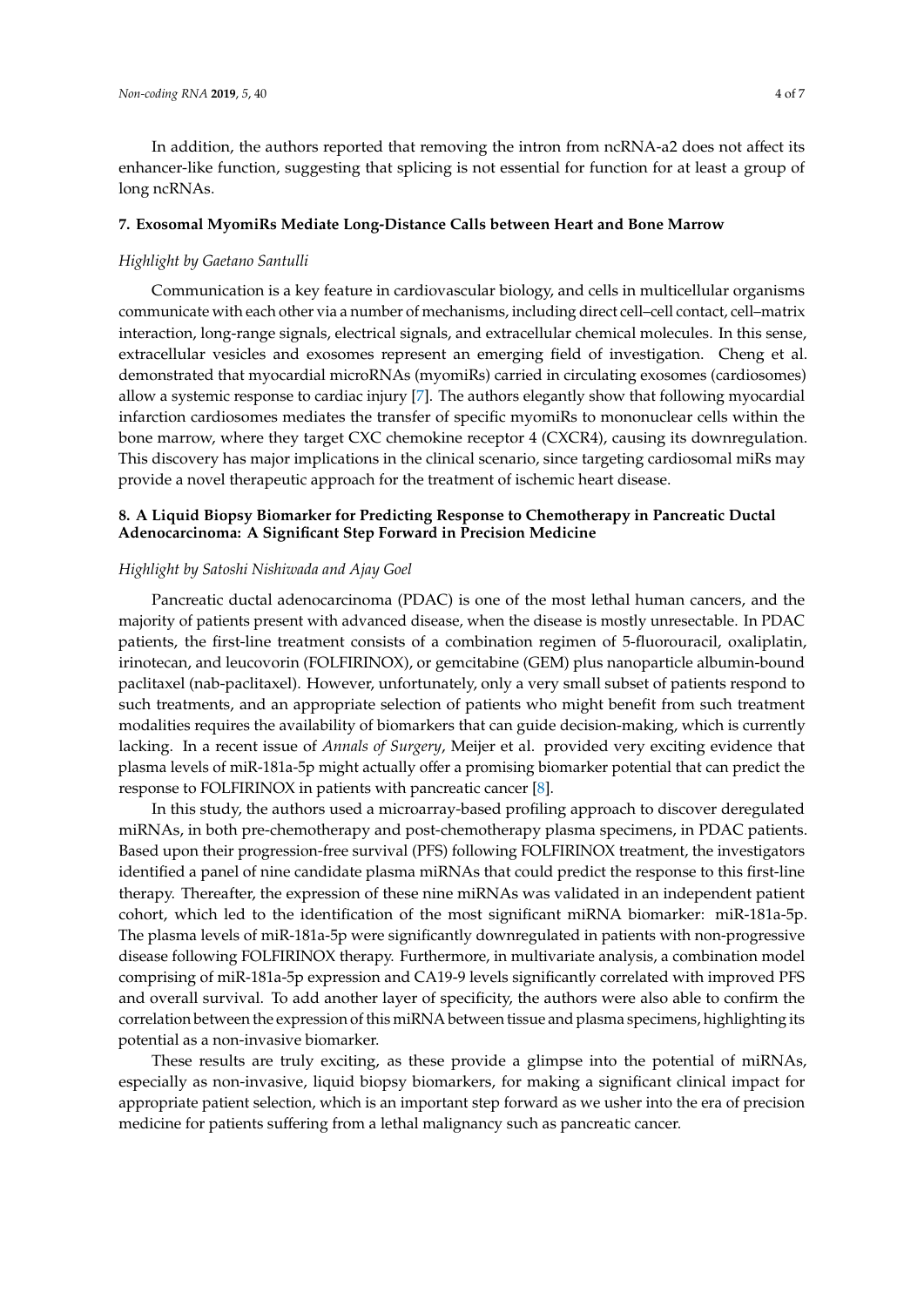# **9. Translation of an ALS**/**FTD-Associated Hexanucleotide Repeat Expansion: Nuclear Impairment, dsRNA Accumulation and Neuronal Toxicity**

### *Highlight by Vaishnavi Nagarajan and Lisa Timmons*

A GGGGCC hexanucleotide repeat expansion in the C9orf72 gene, encoding a likely guanine nucleotide exchange factor, was uncovered in 2011 as an associative allele for hereditary amyotrophic lateral sclerosis and frontotemporal dementia (ALS/FTD). C9orf72 repeats lie within a first intron and can be retained in transcripts. Repeat-associated RNAs from both sense and antisense strands are observed in patient-derived cells, with some experimental evidence for their translation. Thus, peptides from either strand are possible, with poly-PR dipeptides produced from antisense RNAs.

A 15th February paper published in *Science* [\[9\]](#page-6-0) evaluated the in vivo consequences of poly-PR expression in developing mice. The effects were lethal, with brain atrophy and neuronal loss observed in surviving mice. Poly-PR localized to the nucleus, associated with heterochromatin, and led to the loss of heterochromatin protein  $1\alpha$ . Notably, an increase in the RNA expression of repetitive elements was observed, along with the accumulation of dsRNA, as revealed by increased staining using dsRNA-specific antibodies. The loss of HP1 $\alpha$  also correlated with the presence of active caspase-3. Taken together, these results allow for an intriguing model in which the translation of hexanucleotides repeats leads to chromatin alterations, dsRNA production, and eventually apoptosis.

The developmental context of the experiments may help capture snapshots of progressive neuroinflammation, leading to cell death—a feat that is not possible using post-mortem tissue. Future experiments will help determine whether this largely transgene-based approach is germane to the molecular pathology associated with human disease.

# **10.** *EPIC1* **Identified as an Oncogenic lncRNA That Interacts with MYC and Promotes Cell Cycle Progression**

#### *Highlight by Suresh K. Alahari, Noemi Laprovitera and Manuela Ferracin*

Long non-coding RNAs (lncRNA) play an important role in tumorigenesis. Epigenetic alterations have been established as one of the hallmarks of tumorigenesis, but their involvement on lncRNA gene regulation was still unclear. In a recent issue of *Cancer Cell* [\[10\]](#page-6-1), Wang et al. developed an analysis pipeline to characterize the DNA methylation landscape of lncRNA genes across 33 cancer types using two large-scale epigenetic datasets (The Cancer Genome Atlas, TCGA and The Cancer Cell Line Encyclopedia, CCLE projects). They observed that, contrary to protein-coding genes, lncRNAs are epigenetically activated in tumors through the hypomethylation of their promoter regions. In their analysis, Wang et al. demonstrated that the epigenetic activation of lncRNAs was associated with the co-occurrence of TP53 mutation and worse survival.

Epigenetically induced lncRNA (*EPIC1*) has been identified as the most epigenetically activated lncRNA in several cancers. Breast cancer patients with *EPIC1* hypomethylation and increased *EPIC1* expression have the worst survival. Further analysis indicated that *EPIC1* epigenetic activation associated with luminal B and Her2 subtypes of breast cancer. *EPIC1* has been shown to promote cell proliferation, anchorage independent growth, cell cycle progression in breast cancer, and in vivo xenograft tumor growth, suggesting the oncogenic function of *EPIC1*, and thus could be a good target for breast cancer treatment. RNA sequencing and other molecular analysis revealed that oncogenic function of *EPIC1* is through the association with the MYC protein. The authors demonstrated that *EPIC1* interacts in the nucleus with the 148–220 aa region of MYC through its 129–283 nt region and specifically regulates MYC's occupancy on a subset of MYC targets, enhancing its heterodimerization with MAX and its activity as transcription factor.

These findings suggest that DNA methylation regulates the lncRNAs involvement in cancer progression, and *EPIC1* will be a good prognostic marker and a good therapeutic target to develop novel therapies for breast cancer.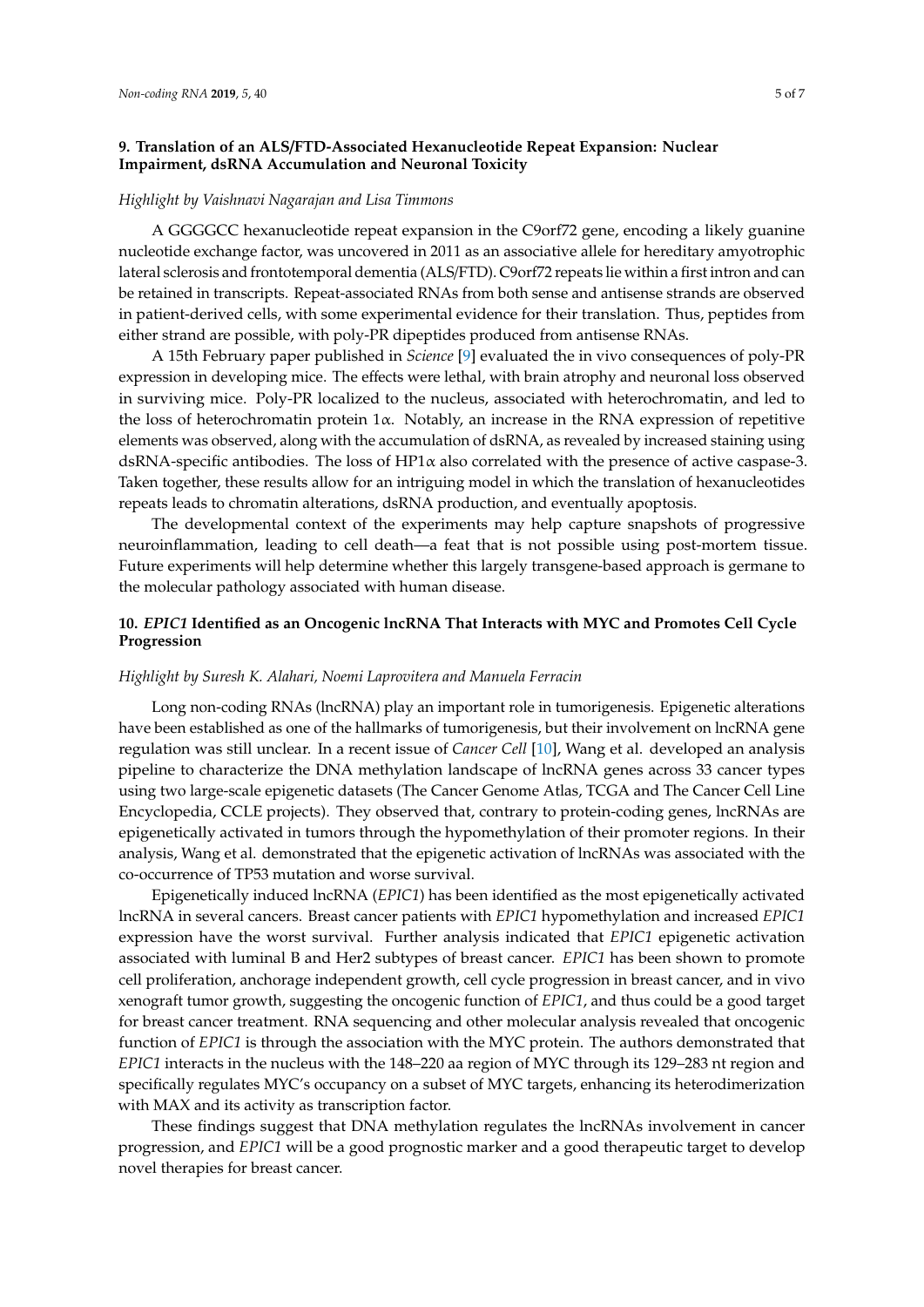## **11. Spliceosomal Intron RNAs Promote Cell Survival**

## *Highlight by Po Hu and Hailing Jin*

Pre-mRNA molecules often contain intron and exon sequences in all known eukaryotic genomes. Introns, the non-coding component of pre-mRNA, are excised from mature mRNA and usually debranched and degraded rapidly. However, in a recent *Nature* issue, David Bartel's group challenged this view by demonstrating that the spliceosomal introns help yeast cells survive starvation. They think that 34 specific excised introns in *Saccharomyces cerevisiae* become stabilized and accumulate during the stationary phase to adjust cell growth to adapt to starvation conditions or other stress conditions.

Previously, Morgan et al. performed RNA-seq analysis on two *S. cerevisiae* samples: one in log-phase growth, and the other cultured in a nutrient-deficient medium. Some excised linear introns (including ECM33) were found to accumulate in the saturated status, which were then identified as "stable introns" [\[11\]](#page-6-2). ECM33 intronic RNA with the MS2 hairpin was pulled down and the intron lariat spliceosome (ILS) complex was identified to protect stable introns in saturated culture. Through the inspection of RNA-seq reads, two characteristics of stable introns were defined: (1) the short distance between the lariat branch point and 3' splice site, and (2) expression within a cellular context in which introns are stabilized. All the non-stable introns tested became stable when they were modified to fit these two criteria. Furthermore, by using rapamycin, the inhibitor of TORC1 (target of rapamycin complex 1), they found that stable introns function within the TORC1-mediated stress response in yeast: TORC1 inhibits stable intron formation, as stable introns inhibit yeast cell growth.

In the same issue, a companion paper from Sherif Abou Elela's group also demonstrated the surprising function of introns on cell response to starvation in yeast [\[12\]](#page-6-3). However, Parenteau et al. identified different intron forms: unspliced transcripts. Together, these two papers provide a new unexpected function of introns within eukaryotes. The intriguing role of introns in yeast starvation response generates an exciting starting point for future research prospects.

#### **References**

- <span id="page-5-0"></span>1. Eimer, H.; Sureshkumar, S.; Singh Yadav, A.; Kraupner-Taylor, C.; Bandaranayake, C.; Seleznev, A.; Thomason, T.; Fletcher, S.J.; Gordon, S.F.; Carroll, B.J.; et al. RNA-dependent epigenetic silencing directs transcriptional downregulation caused by intronic repeat expansions. *Cell* **2018**, *174*, 1095–1105. [\[CrossRef\]](http://dx.doi.org/10.1016/j.cell.2018.06.044) [\[PubMed\]](http://www.ncbi.nlm.nih.gov/pubmed/30057112)
- <span id="page-5-1"></span>2. Trendel, J.; Schwarzl, T.; Horos, R.; Prakash, A.; Bateman, A.; Hentze, M.W.; Krijgsveld, J. The human RNA-binding proteome and its dynamics during translational arrest. *Cell* **2019**, *176*, 391–403. [\[CrossRef\]](http://dx.doi.org/10.1016/j.cell.2018.11.004) [\[PubMed\]](http://www.ncbi.nlm.nih.gov/pubmed/30528433)
- <span id="page-5-2"></span>3. Nguyen, T.H.D.; Tam, J.; Wu, R.A.; Greber, B.J.; Toso, D.; Nogales, E.; Collins, K. Cryo-EM structure of substrate-bound human telomerase holoenzyme. *Nature* **2018**, *557*, 190–195. [\[CrossRef\]](http://dx.doi.org/10.1038/s41586-018-0062-x) [\[PubMed\]](http://www.ncbi.nlm.nih.gov/pubmed/29695869)
- <span id="page-5-3"></span>4. Jiang, J.; Wang, Y.; Susac, L.; Chan, H.; Basu, R.; Zhou, Z.H.; Fegion, J. Structure of telomerase with telomeric DNA. *Cell* **2018**, *173*, 1179–1190. [\[CrossRef\]](http://dx.doi.org/10.1016/j.cell.2018.04.038) [\[PubMed\]](http://www.ncbi.nlm.nih.gov/pubmed/29775593)
- <span id="page-5-4"></span>5. Kim, J.; Piao, H.L.; Kim, B.J.; Yao, F.; Han, Z.; Wang, Y.; Xiao, Z.; Siverly, A.N.; Lawhon, S.E.; Ton, B.N.; et al. Long noncoding RNA MALAT1 suppresses breast cancer metastasis. *Nat. Genet.* **2018**, *50*, 1705–1715. [\[CrossRef\]](http://dx.doi.org/10.1038/s41588-018-0252-3) [\[PubMed\]](http://www.ncbi.nlm.nih.gov/pubmed/30349115)
- <span id="page-5-5"></span>6. Krchnáková, Z.; Thakur, P.K.; Krausová, M.; Bieberstein, N.; Haberman, N.; Müller-McNicoll, M.; Stanek, D. Splicing of long non-coding RNAs primarily depends on polypyrimidine tract and 5' splice-site sequences due to weak interactions with SR proteins. *Nucleic Acids Res.* **2019**, *47*, 911–928. [\[CrossRef\]](http://dx.doi.org/10.1093/nar/gky1147) [\[PubMed\]](http://www.ncbi.nlm.nih.gov/pubmed/30445574)
- <span id="page-5-6"></span>7. Cheng, M.; Yang, J.; Zhao, X.; Zhang, E.; Zeng, Q.; Yu, Y.; Yang, L.; Wu, B.; Yi, G.; Mao, X.; et al. Circulating myocardial microRNAs from infarcted hearts are carried in exosomes and mobilise bone marrow progenitor cells. *Nat. Commun.* **2019**, *10*, 959. [\[CrossRef\]](http://dx.doi.org/10.1038/s41467-019-08895-7) [\[PubMed\]](http://www.ncbi.nlm.nih.gov/pubmed/30814518)
- <span id="page-5-7"></span>8. Meijer, L.L.; Garajová, I.; Caparello, C.; Le Large, T.Y.S.; Frampton, A.E.; Vasile, E.; Funel, N.; Kazemier, G.; Giovannetti, E. Plasma miR-181a-5p downregulation predicts response and improved survival after FOLFIRINOX in pancreatic ductal adenocarcinoma. *Ann. Surg.* **2019**. [\[CrossRef\]](http://dx.doi.org/10.1097/SLA.0000000000003084) [\[PubMed\]](http://www.ncbi.nlm.nih.gov/pubmed/30394883)